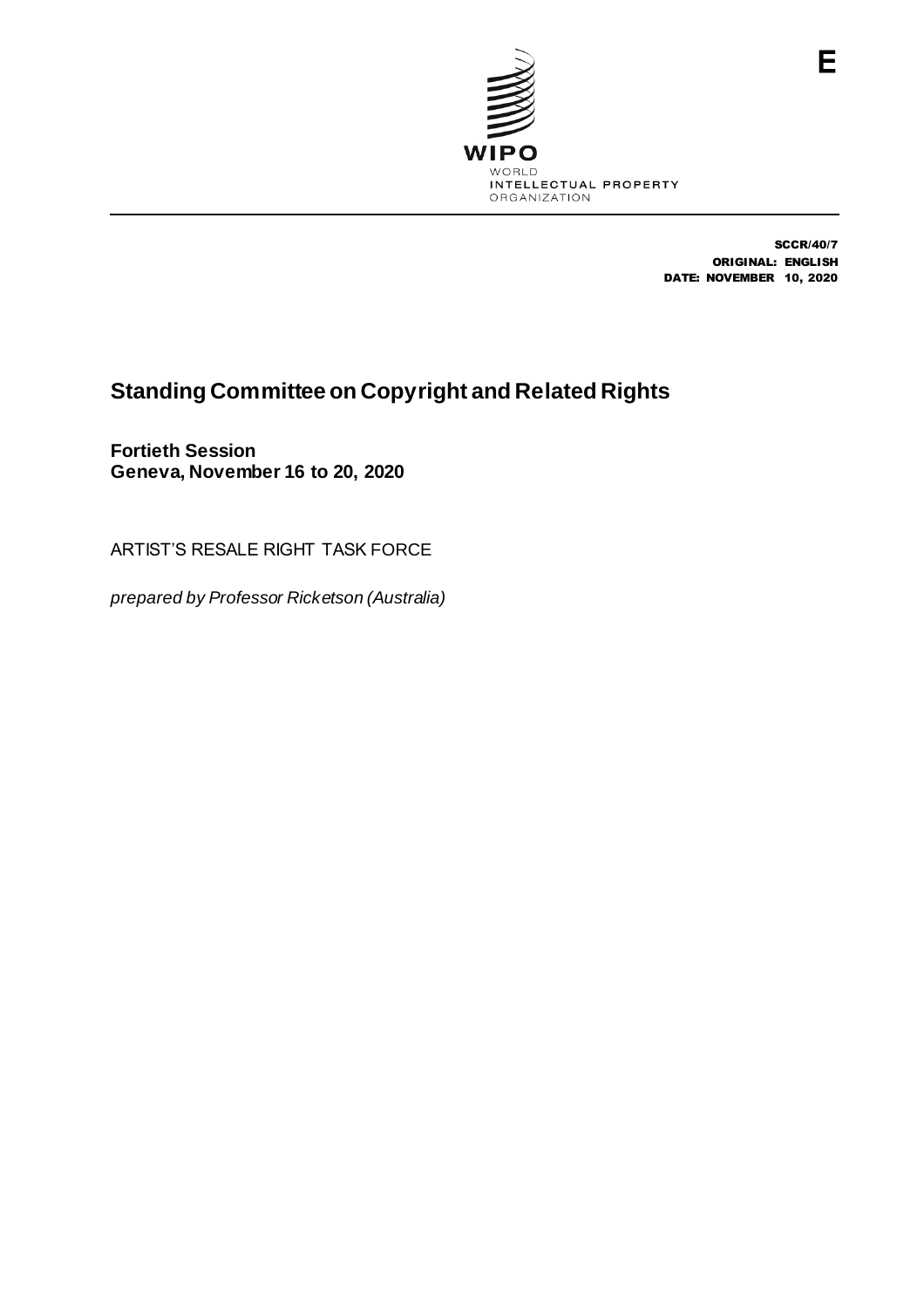# **ARTIST'S RESALE RIGHT TASK FORCE**

#### **SUB WORKING GROUP 2 ON MANAGEMENT OF ART RESALE ROYALTY RIGHTS AND CONCRETE MODALITIES IN SELECTED JURISDICTIONS – SUMMARY OF WORK SO FAR**

#### **CONSTITUTION OF THE SUB-WORKING GROUP**

**PROFESSOR SAM RICKETSON (AUSTRALIA) – CONVENOR; DR. LÁBODY PÉTER CSABA, SCCR VICE CHAIR, HUNGARIAN COPYRIGHT OFFICE; REEMA SELHI, DACS, LEGAL AND POLICY MANAGER (UK).**

**INVALUABLE CONTRIBUTIONS HAVE ALSO BEEN MADE BY JUDY GRADY, COPYRIGHT AGENCY (AUSTRALIA); MATS LINDBERG, FORMER CEO, VISUAL COPYRIGHT SOCIETY (SWEDEN) AND PRINCIPAL, SWEDISH COPYRIGHT OFFICE AND CONSULTANTS (SCOC); AND MARIE-ANNE FERRY-FALL, CEO, ADAGP (FRANCE).**

#### **WHAT THE SUB WORKING GROUP WAS ASKED TO DO**

The Sub Working Group has been asked to provide an overview of the key features of management of Art Resale Royalty Rights ('ARRR') in selected jurisdictions where such schemes have been established (some for longer than others). The jurisdictions considered so far have been the UK, France, Hungary, Australia, Czech Republic, Slovakia, Poland, Sweden, Russia, Brazil and Uruguay. Not covered in our work, however, at this stage, have been the issues arising in relation to the implementation and management of ARRR in developing countries, although it should be noted that a number of countries in Africa have legislated for such schemes (Senegal, Mali).

In addition, comments on certain aspects of the operation of ARRR generally have been received from the Secretary General of the International Confederation of Art and Antique Dealer Associations (CINOA).

#### **THE QUESTIONS ON WHICH COMMENT HAS BEEN SOUGHT**

A draft report has been compiled by the Sub-Working Group on the basis of responses from relevant collecting society representatives in each country other than Poland<sup>1</sup> to the following questions circulated by the convenor of the task force sub-group:

- 1. When was ARRR established in your country, and how was this done, eg by inclusion within your national copyright law, under some freestanding regulation, or in some other way?
- 2. What works are subject to the scheme? For example, are there limitations on the kinds of artistic works covered, or does it extend beyond, eg to original manuscripts?
- 3. What resales are affected? What exclusions are there?
- 4. What is the royalty charged and how is this done? Are there minimum or maximum limits imposed?
- 5. Who is liable to pay?
- 6. How is the scheme managed? For example, is it left to individual artists or is it subject to collective management, and how is this done?
- 7. What are the levels of returns to artists? Are there any particular groups who benefit more than others?

<sup>-</sup><sup>1</sup> These are The Design and Artists Society or DACS (UK); Société des auteurs dans les arts graphiques et plastiques or ADAGP (France); Copyright Agency Ltd or CAL (Australia); HUNGART (Hungary); The Union for the Protection of Authorship or GESTOR (Czech Republic); LITA (Slovakia); *Bildupphovsrätt or BUS (Sweden), Associaçås . AUTVIS (Brazil),* AGADU (Uruguay), UPRAVIS (Russian Federation).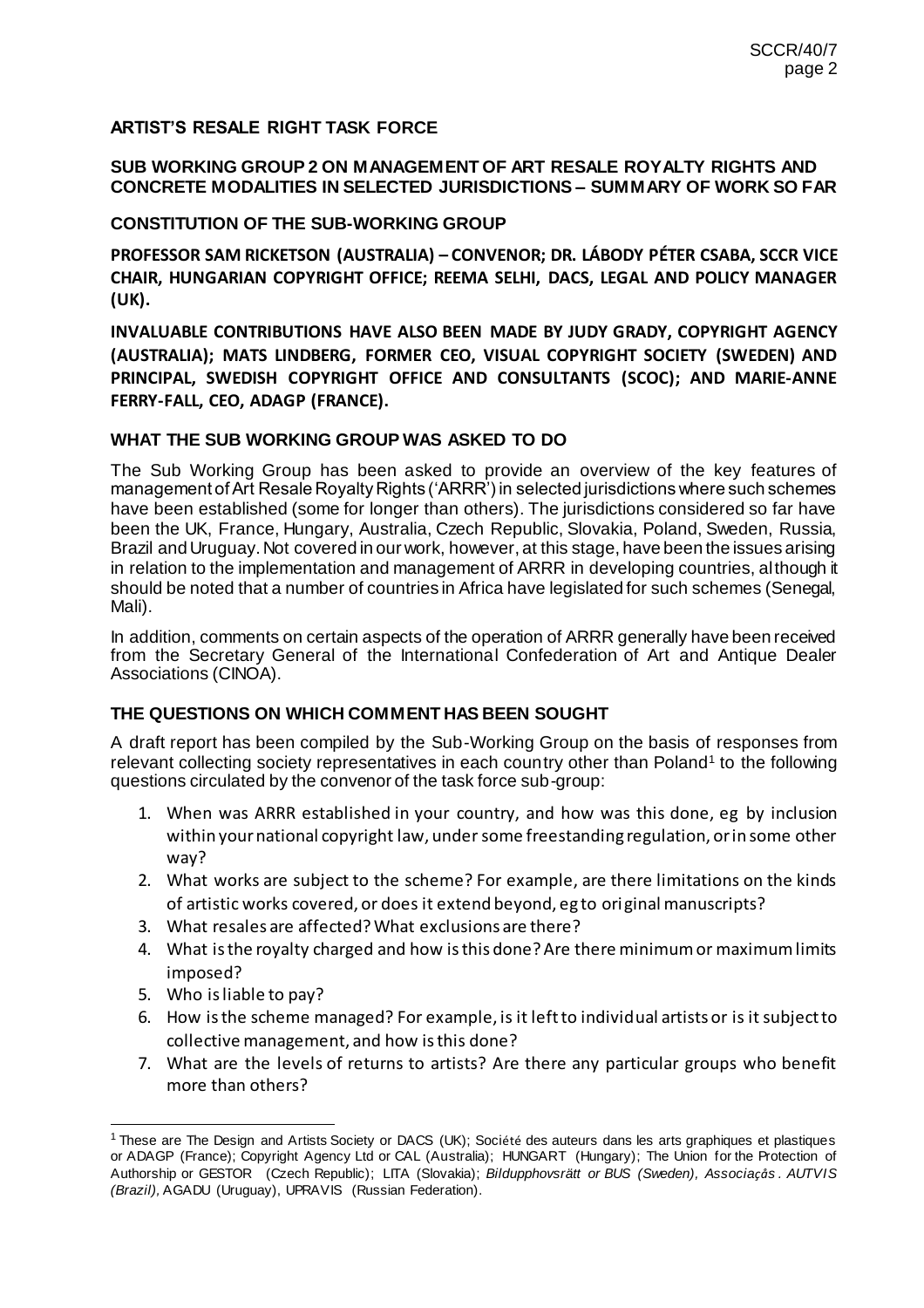- 8. What administrative issues arise in managing AAR in your jurisdiction? In particular, what costs issues arise? To what extent has it been possible to deploy digital technology in your national system?
- 9. Are there reciprocal arrangements for collection with respect to overseas collecting societies? In particular, where these agreements exist, have they been operationalized and what are the amounts that have been shared between countries in relation to ARRR and what revenues have been distributed to artists.
- 10. What other issues arise in relation to the operation of ARRR in your jurisdiction? Does it have a strong constituency of supporters in your country?
- 11. Are any changes to the scheme that have been proposed in your country?

What follows below is a brief summary of the various responses received so far.

# 1 ESTABLISHMENT OF ARRR IN EACH COUNTRY SURVEYED

This has occurred in different ways in different countries, although in those countries which are part of the European Union an overall framework is now provided by the EU Directive 2001/84 EC on art resales right.

It should be noted that, where ARRR is established outside existing copyright laws, this potentially removes any obligation to accord national treatment to non-national artists seeking protection via the Berne Convention (article 14*ter* of the Berne Convention leaves such protection, where accorded, as a matter of reciprocity between countries with similar schemes). It should also be noted that article 14*ter* is very open-ended as to the components of *droit de suite* for those Berne members that opt to implement such a right (at the moment, it is estimated that up to half of the present Berne membership have legislated for some kind of ARRR scheme).

#### 2 WORKS SUBJECT TO THE SCHEME

The scope of what is covered, ie all or only some artistic works and manuscripts, differs from country to country. Differences and uncertainties also arise in relation to works that are produced in numbers rather than singly. Gaps or uncertainties may also arise with respect to some kinds of artistic works, for example, installations, digital and computer-generated works, works of architecture, and works of applied art, craftworks and the like. Original manuscripts are protected in only a few countries, noting that this is an optional feature of *droit de suite* under article 14*ter*  of the Berne Convention.

In countries where there are differences between the definition of artistic work for the purposes of ARRR and for the purposes of copyright protection generally, this may give rise to problems so far as those called upon to implement ARRR are concerned, in particular as between 'art market professionals' and the relevant collecting society (the UK is an instance of this disconnect).

# 3 RESALES COVERED AND EXCLUSIONS

In general, these only extend to resales involving an art market professional of some kind, such as an agent or gallery, with private resales and some others, for example by museums, remaining outside the scheme. This reason for such exclusions may appear obvious enough – the difficulty of identifying and tracking such transactions, but presumably this does mean a significant gap in artists' income from such resales. Minimum resale prices are also usually set in most ARRR systems, and difficult issues may arise in defining what is actually resold, for example, where multiple items are included in a single transaction (diptychs, collages, and so on). These and other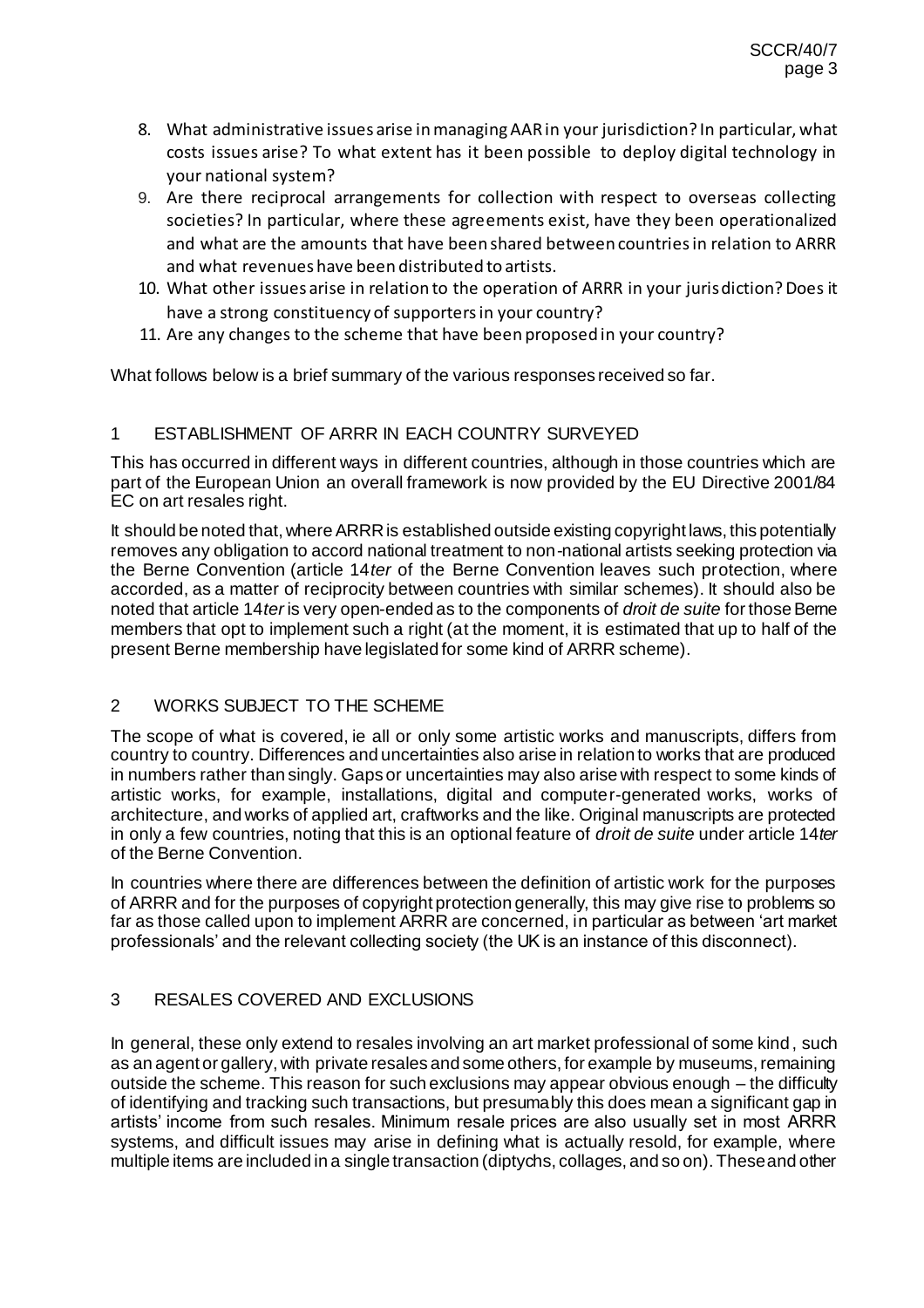matters, for example, the treatment of value added tax and buyers' premiums, may therefore be treated differently under each ARRR system.

#### 4 ROYALTY CHARGED

In EU countries, a framework is set by the terms of the EU Directive; Australia, Brazil, Uruguay and Russia are not affected by this, and, while the UK is no longer part of the EU following Brexit, there has been no indication to date that it will depart from the rates set in the EU Directive.

In general, the rates charged are a percentage of the value of the resale (between 3 and 5%), with several basing this on a percentage of the increase in value on resale. In the EU, there is a cumulative sliding scale of up to 5% with an upper limit (see further below), and an upper limit is also adopted in some non-EU countries.

# 5 PERSONS LIABLE TO PAY

This is a critical part of any ARRR scheme, where legal liability to pay may differ as a matter of practice (and practicability). In the case of the EU, for example, while the starting point is that the seller should be liable for payment, member states may vary this so as to provide that the buyer or any intermediary art market professional involved in the resale is solely or jointly liable: EC Directive, article 1 .4. Accordingly, differences in both law and actual practice as to the persons liable to pay are to be found in both EU and non-EU countries.

# 6 MANAGEMENT OF SCHEME

The key issue here is whether it is left to artists individually to exercise the right or whether this is done through a collective management organization ('CMO') and, if so, whether collective administration is compulsory or not. The countries covered in this report adopt a range of approaches here, ranging from individual management (Poland), optional collective management (France, Australia) to compulsory collective management (UK, Hungary, Czech Republic and Slovakia). All of these approaches are compatible with art 14*ter* of Berne; it is quite another question, however, whether an ARRR right can be effective where this is left as a matter of individual enforcement.

# 7 LEVELS OF RETURNS TO ARTISTS

A particular concern for some critics of ARRR is that returns are unevenly distributed between particular groups of artists, eg older and more established artists benefit more than less well known and/or younger artists. On the other hand, it may have particular benefits for indigenous artists who are otherwise vulnerable to exploitation. The evidence from the different countries responding to this question is mixed. The figures for France are most instructive here, indicating that, among categories of artists, painters have benefitted most, while the bulk of distributions go to male artists and to the estates of such artists.

## 8 ADMINISTRATIVE ISSUES ARISE IN MANAGING AAR

The comments received here point to a number of practical issues that arise, including problems of interpretation of relevant legislation (UK), identification and tracking of persons entitled to ARRR, problems with estates and calculation of royalties. Technology, however, may provide